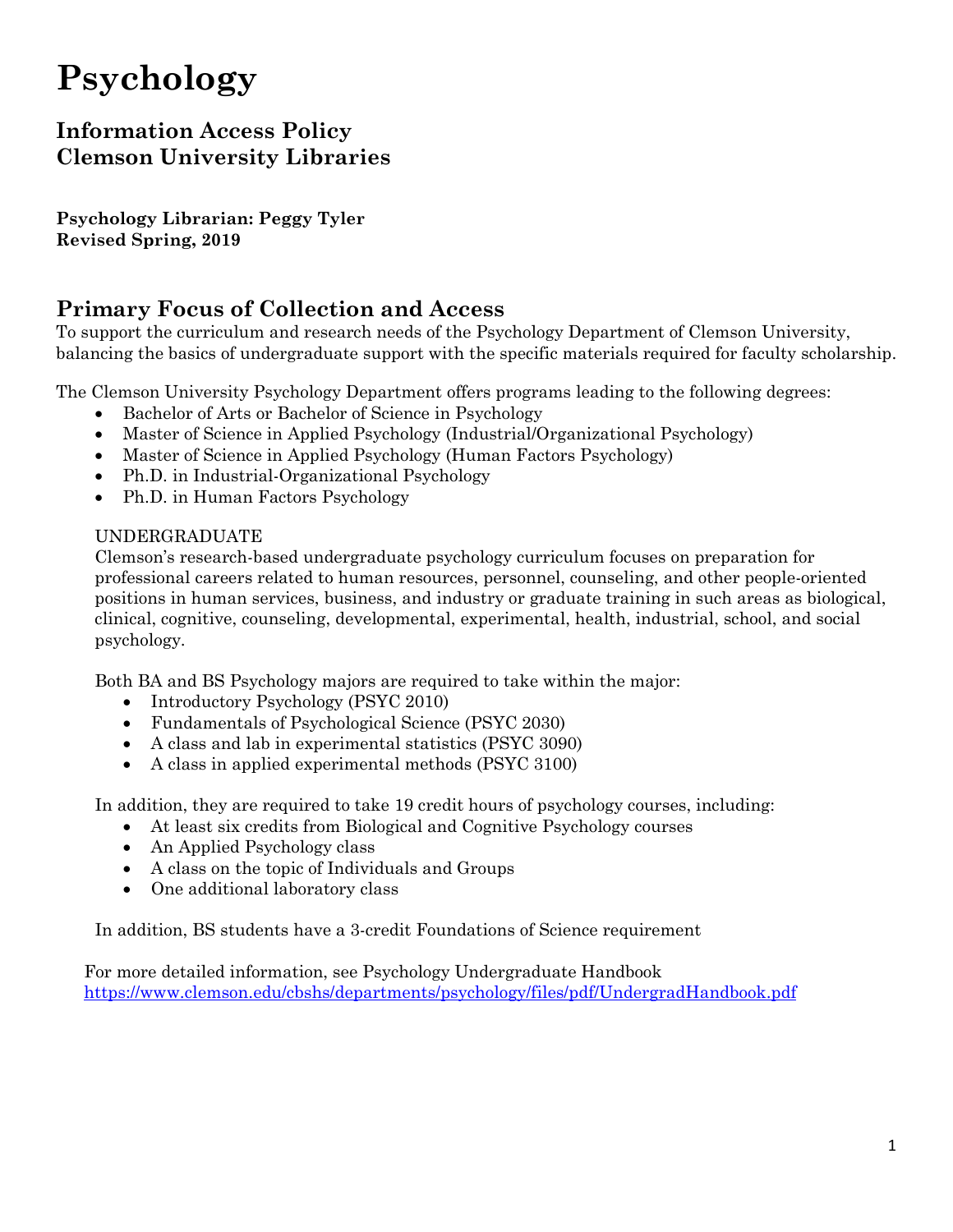### GRADUATE

Graduate programs emphasize theory and practice in industrial and organizational psychology, human factors, and occupational health. *Clemson does NOT have a clinical or counseling graduate program*. Core areas of study include:

Psychometrics Training Employee selection Performance appraisal Attitude Measurement Psychophysiology Ergonomics Usability Leadership

Driving Human Factors Human vision Research Design and Quantitative Methods Adulthood and Aging Work-related stress Legal Issues Judgment and decision-making Teamwork

For more detailed information, see Psychology Graduate Program Descriptions <https://www.clemson.edu/cbshs/departments/psychology/graduate/index.html>

### FACULTY RESEARCH

Among the research topics of current Clemson Psychology faculty are:

process-control simulation psychophysiology sleep research perception uncoupled motion sensation and perception visual performance driving simulation usability testing social psychology cognitive aging

personnel selection and performance appraisal workplace training research industrial-organizational research occupational stress virtual reality robotics and teleoperation cyber-bullying positive psychology and courage stigma of psychological problems simulation of human memory human-computer interaction

Additional information about Department research can be found here: <http://www.clemson.edu/psych/research/>

# **Primary & Secondary Users**

### **Primary Users**

As of Fall, 2018, there were: Psychology Faculty: 35 Undergraduate Psychology majors: 799 Master's program students: 8 Doctoral program students: 33 Industrial/Organizational: 22 Human Factors: 11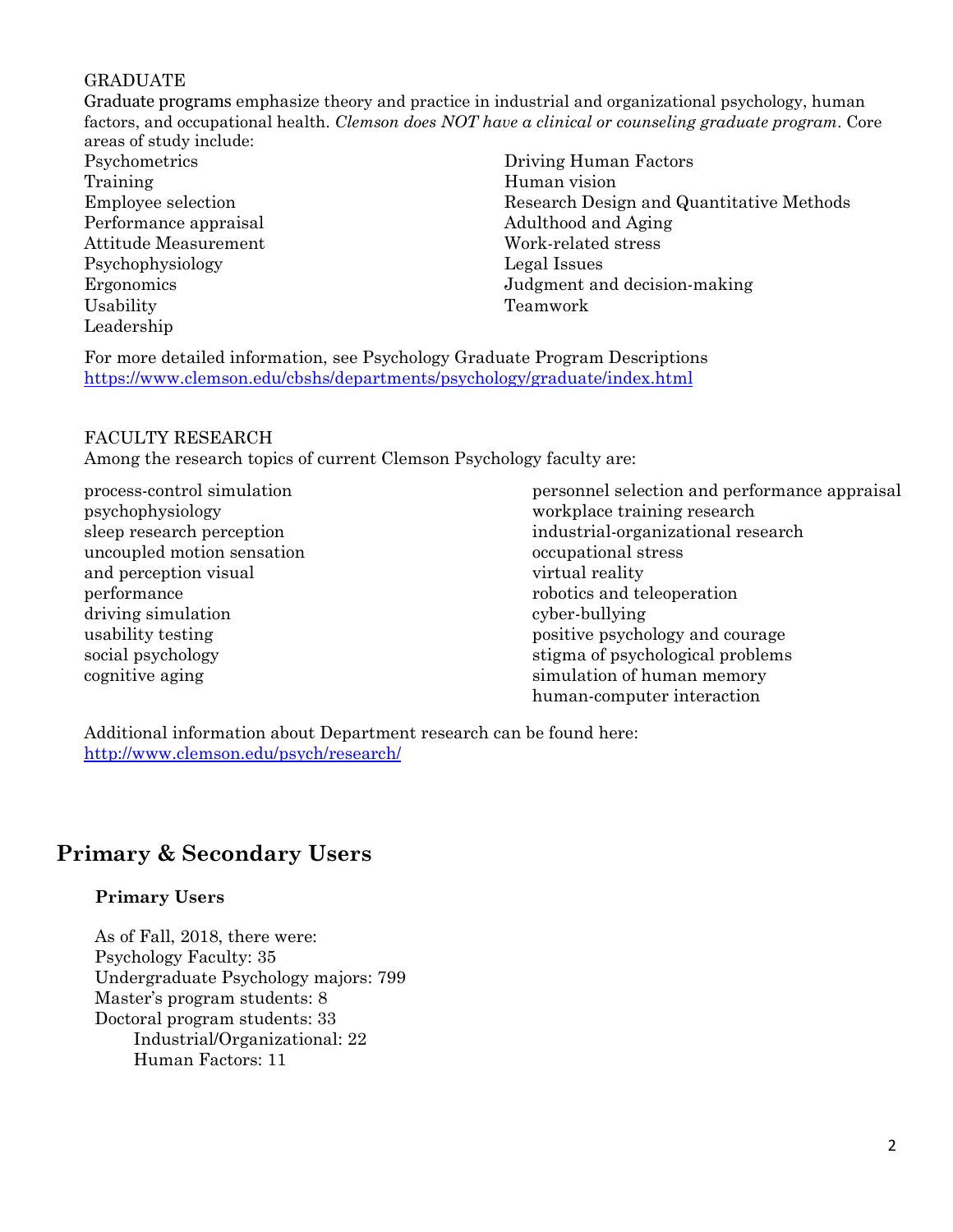### **Secondary Users:**

Undergraduate students minoring in Psychology Undergraduates taking psychology courses for social science requirements or electives Undergraduate and graduate students in other classes using research from the discipline Faculty researchers in other departments Interlibrary loan and PASCAL users from other campuses Community patrons (including students from surrounding schools)

# **Scope of In-House Collection**

The Psychology collection is housed in Cooper Library, although some stray titles related to the discipline may end up in Special Collections, Architecture, or the Educational Media Center, if selected by those liaisons. There is also non-circulating material housed in remote storage. Materials for the circulating collection will be evaluated and selected by the Psychology liaison (or by other liaisons whose interests overlap with the discipline). The Head of Reference and the Psychology liaison will jointly and separately select materials for the Reference collection, if any such material is ever deemed necessary (currently the *Publication Manual of the APA* is the only Psychology title in Reference)

### **Format Guidelines**

### Digital Sources

E-books are preferred for edited books that are normally accessed by chapter. All journals will be purchased in electronic form if possible. The Information Access Committee will purchase journals – the burden of purchasing journals from monograph funds has become too much of a liability for an individual subject librarian to take on.

### Print Sources

Print materials are purchased based on availability, preferences of users, and price. For some titles, both print and e-books may be purchased (or a print title may be purchased if digital access is only through a PASCAL provider).

### **Language Guidelines**

Only English language materials will be purchased.

### **Geographical Guidelines**

Most topics in psychology know no geographic bounds; therefore, there will be few restrictions to geographic location of topics. Books with a narrow focus on specific geographic areas may be rejected, except for the Southern United states, due to local interest.

### **Chronological Guidelines**

Selection will focus on current, up-to-date information. However, because of required classwork in history and foundations of psychology, reprints of important older works may be selected.

### **Publication Date Guidelines**

Generally, the selector will purchase books published within the last two years. Exceptions would include books requested by faculty members, books pertaining to a new research or instruction area, or replacements for missing items.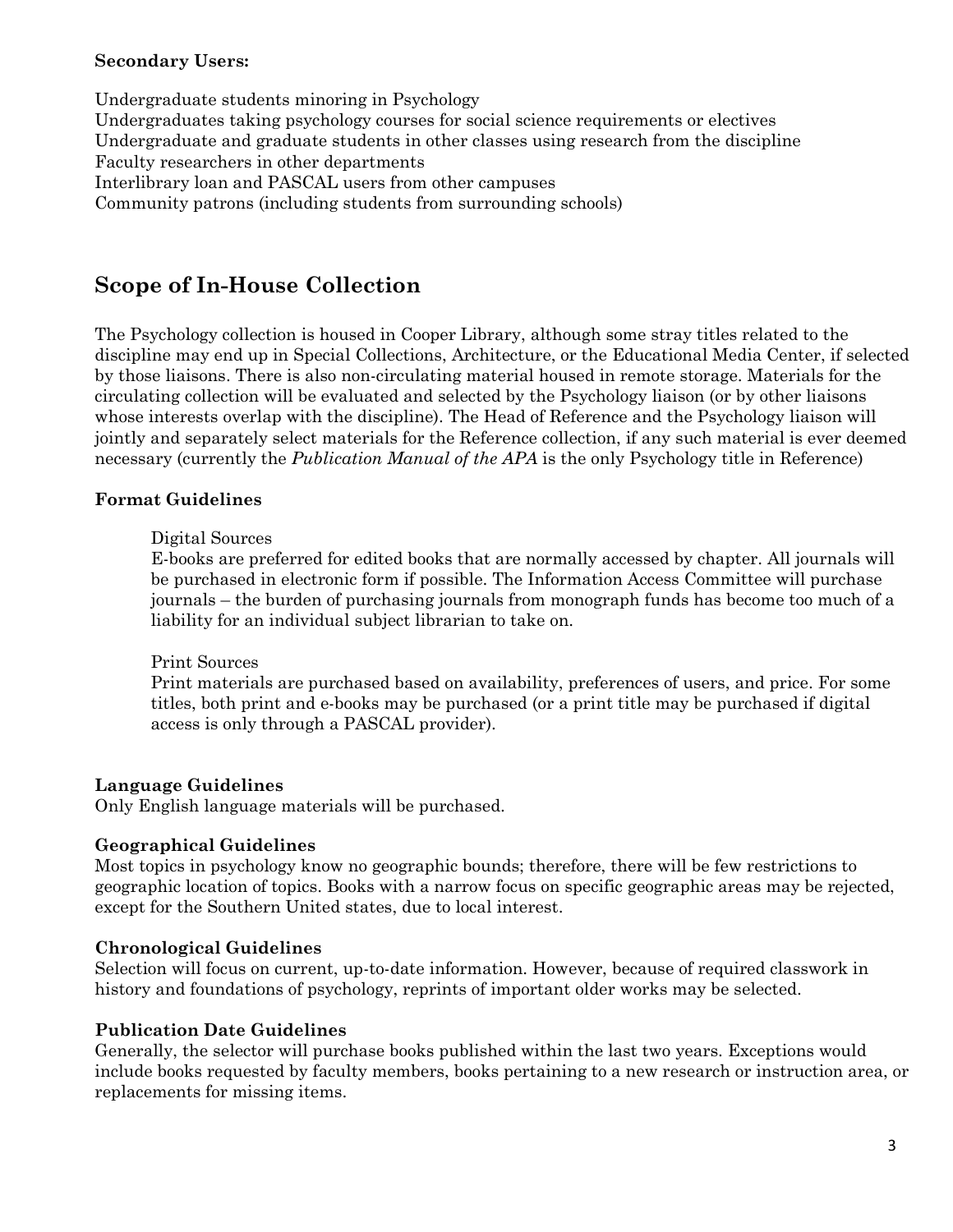# **Types of Materials Included in the Collection**

Along with edited books and monographs about specific subjects in psychology, these material types will be selected:

Biographies: Individual and collective biographies of figures important to the discipline may be purchased.

Career guidance materials: Career guides for psychology majors and guides to graduate study will be purchased and updated on a regular basis.

Citation Guides: Multiple copies of any updated edition of the *Publication Manual of the American Psychological Association* will be purchased for Reference and circulation.

Databases: The Information Access Committee purchases databases, but the Psychology Librarian provides suggestions for selection and de-selection. Databases most relevant to the Psychology discipline are:

PsycINFO PsycTests Sage Research Dissertations and Theses Full Text Medline Mental Measurements Yearbook

DVDs: Will purchase upon request or if seen as especially supportive of curriculum. Not heavily used in this discipline.

Encyclopedias: New editions and new titles in electronic formats will be purchased with both Reference and circulating funds. It is very unlikely that a print encyclopedia of any size would be purchased for the collection.

Journals: Every effort will be made to preserve the current journal collection and to add new titles as funds allow. Evaluation tools such as usage studies and faculty surveys will be used to identify journals to be discontinued.

Manuals: Multiple copies of updates to the *Diagnostic and Statistical Manual* will be purchased immediately upon publication, along with guidebooks and other interpretive material. Manuals may also be purchased for new versions of statistical software used by graduate students and faculty.

Streaming Video: Will purchase upon request or if seen as especially supportive of curriculum. Not heavily used in this discipline.

Tests and Measures: Print and electronic versions of "fair use" tests and measures may be collected. This does not include for-profit tests and manuals that are under copyright by commercial test publishers.

Theses and Dissertations: The Library maintains a local database of all theses and dissertations written at Clemson University. The Library also currently holds a subscription to ProQuest's *Dissertations and Theses Full Text*. In rare cases, if there is a dissertation or thesis that is not available electronically that is extremely relevant to Clemson work, it will be purchased and added to the collection.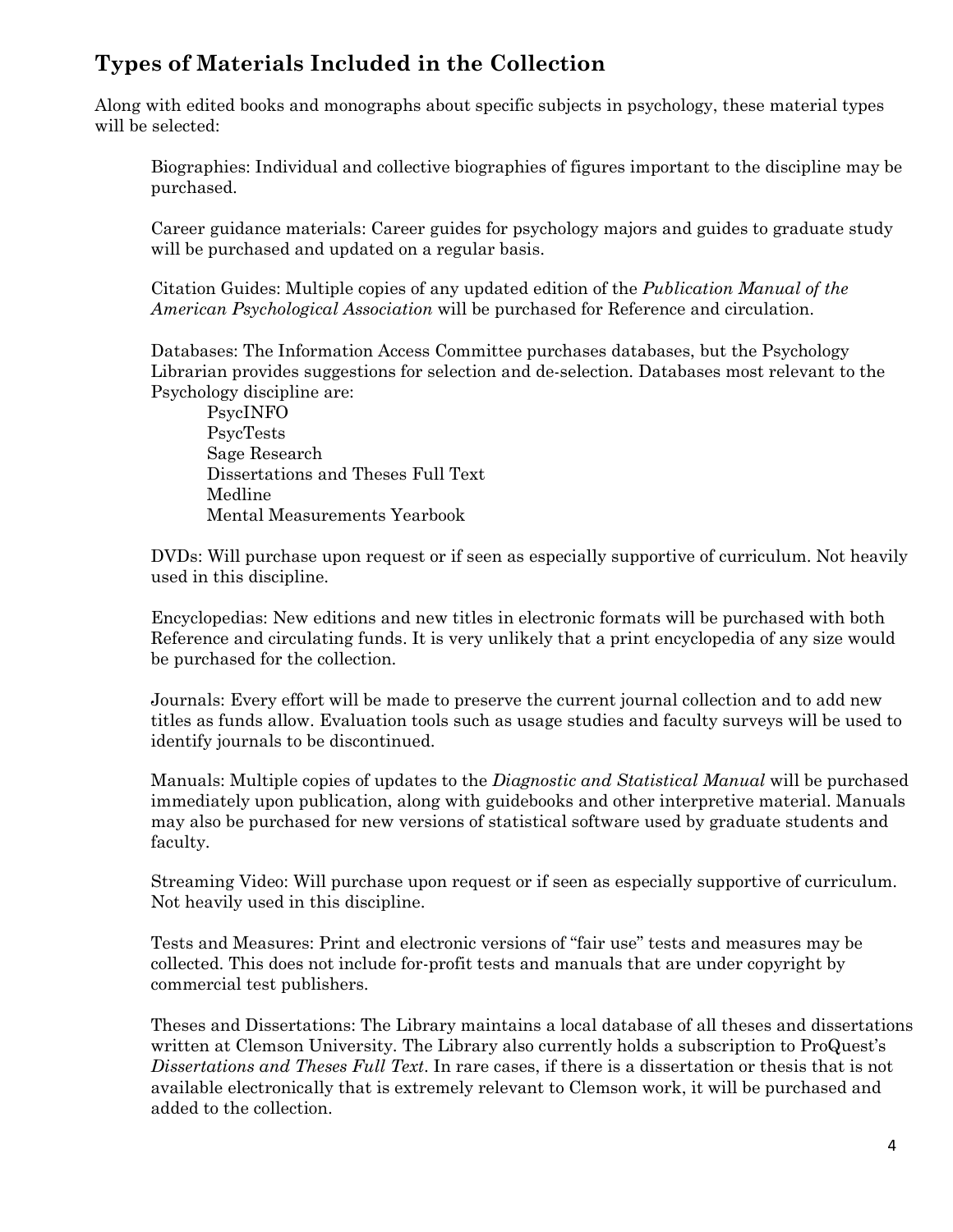# **Types of Materials Excluded**

Almanacs, Directories, and Yearbooks: No effort is made to collect this material that goes out of date quickly and whose information is readily available on the web.

Bibliographies: Printed bibliographies are dinosaurs in the database age.

Dictionaries: Subject dictionaries are unnecessary considering free web resources.

Workbooks: Books targeted for clinical practitioners or books composed of worksheets or checklists will not be purchased.

Pop Psychology Books: Books produced by the popular press for the general public will usually not be purchased. This includes "self-help" books. Exceptions may be made for books requested by faculty or highly regarded in a review source and purchased to support Popular Reading.

Pseudo-psychology: Books about topics that may be popular but that have been debunked by current scholarship (e.g., astrology, MBTI). Scholarly works providing historical or critical analysis of these subjects are, however, sought out for purchase.

Textbooks: Textbooks used in classes taught at Clemson University will not be purchased. Other textbooks may occasionally be purchased if they support the psychology curriculum.

| Breakdown of BF Call numbers is given below, with LC subfield description and collection level at |                                                     |                                |  |
|---------------------------------------------------------------------------------------------------|-----------------------------------------------------|--------------------------------|--|
| Clemson (Collection levels defined at http://www.loc.gov/acq/devpol/cpc.html)                     |                                                     |                                |  |
| LC Call number                                                                                    | Psychology subfield range definition                | <b>Collection level</b>        |  |
| range                                                                                             |                                                     |                                |  |
| <b>BF38-64</b>                                                                                    | Philosophy. Relation to other topics                | Minimal                        |  |
| BF173-175.5                                                                                       | $\overline{\text{P}}$ sychoanalysis                 | Minimal                        |  |
| BF176-176.5                                                                                       | Psychological tests and testing                     | Instructional support          |  |
| BF180-198.7                                                                                       | Experimental psychology                             | Instructional support          |  |
| <b>BF203</b>                                                                                      | Gestalt psychology                                  | Minimal                        |  |
| BF207-209                                                                                         | Psychotropic drugs and other substances             | Instructional support          |  |
| BF231-299                                                                                         | Sensation.                                          | Instructional support          |  |
| BF309-499                                                                                         | Consciousness. Cognition.                           | Instructional support          |  |
| BF501-505                                                                                         | Motivation                                          | Instructional support          |  |
| BF511-593                                                                                         | Affection. Feeling. Emotion                         | Instructional support          |  |
| BF608-635                                                                                         | Will. Volition. Choice. Control                     | Instructional support          |  |
| BF636-637                                                                                         | Applied psychology                                  | Instructional support          |  |
| BF638-648                                                                                         | New Thought. Menticulture, etc.                     | Minimal                        |  |
| BF660-685                                                                                         | Comparative psychology. Animal and human psychology | Minimal                        |  |
| BF692-692.5                                                                                       | Psychology of sex. Sexual behavior                  | Minimal                        |  |
| BF697-697.5                                                                                       | Differential psychology. Individuality. Self        | Instructional support          |  |
| BF698-698.9                                                                                       | Personality                                         | Instructional support          |  |
| BF699-711                                                                                         | Genetic psychology                                  | Minimal                        |  |
| BF712-724.85                                                                                      | Developmental psychology                            | Instructional support          |  |
| BF725-727                                                                                         | Class psychology                                    | Minimal                        |  |
| BF795-839                                                                                         | Temperament. Character                              | Instructional support          |  |
| BF839.8-885                                                                                       | Physiognomy. Phrenology                             | Out of scope<br>$\overline{a}$ |  |

**Responsible for BF call numbers – defined as PSYCHOLOGY by Library of Congress (LC)** 

# **Collection Analysis by Subject**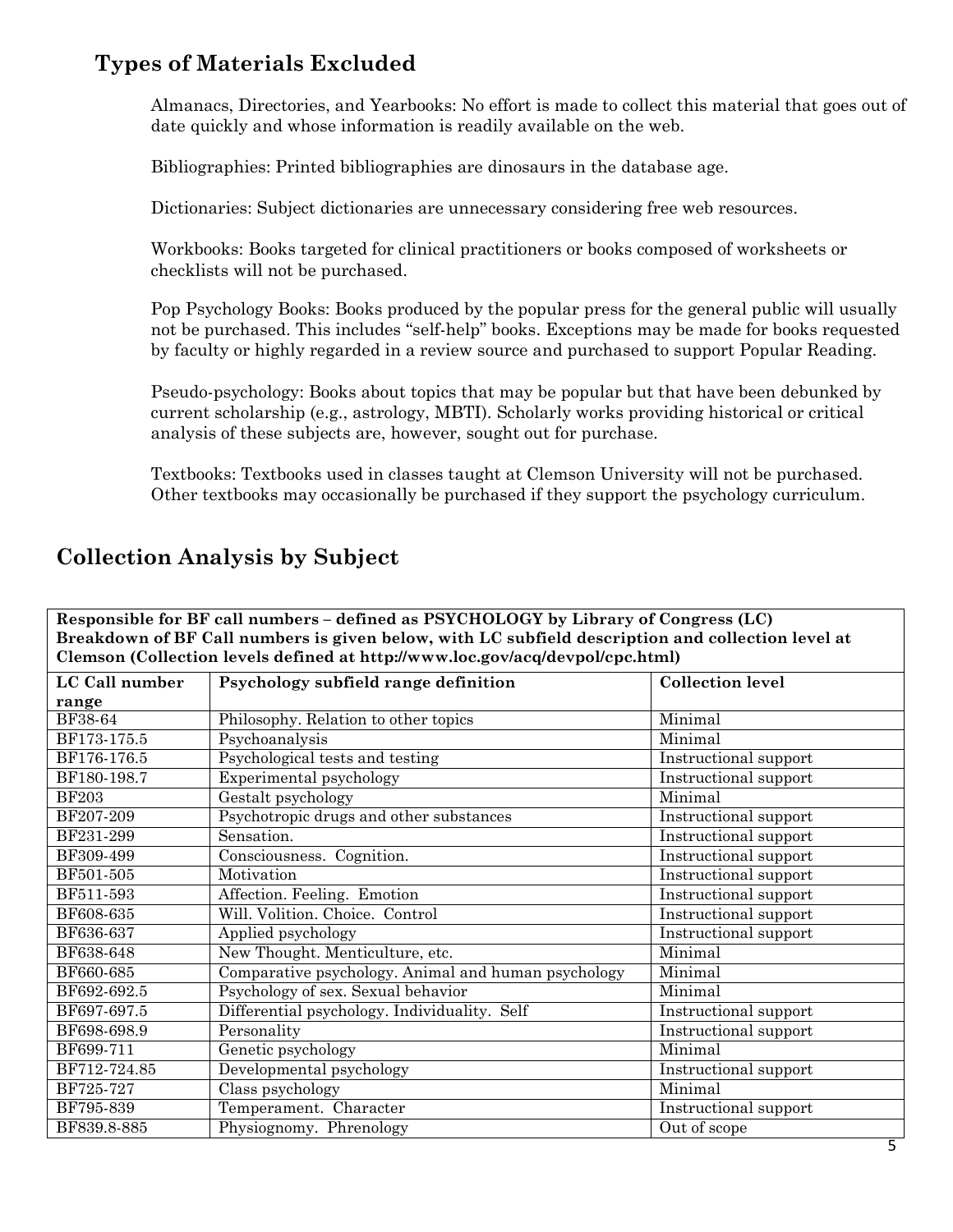| BF889-905         | Graphology. Study of handwriting                                                                 | Out of scope                           |  |
|-------------------|--------------------------------------------------------------------------------------------------|----------------------------------------|--|
| BF908-940         | The hand. Palmistry                                                                              | Out of scope                           |  |
| BF1001-1389       | Parapsychology                                                                                   | Out of scope                           |  |
| BF1001-1045       | Psychic research. Psychology of the conscious                                                    | Out of scope                           |  |
| BF1048-1108       | Hallucinations. Sleep. Dreaming. Visions                                                         | <b>Instructional support for Sleep</b> |  |
|                   |                                                                                                  | (other topics out of scope)            |  |
| BF1111-1156       | Hypnotism. Suggestion. Mesmerism. Subliminal projection                                          | Out of scope                           |  |
| BF1161-1171       | Telepathy. Mind reading. Thought transference                                                    | Out of scope                           |  |
| BF1228-1389       | Spiritualism. Mediumship, spirit messages, clairvoyance                                          | Out of scope                           |  |
| BF1404-2055       | Occult sciences                                                                                  | Out of scope                           |  |
| BF1444-1486       | Ghosts. Apparitions. Hauntings                                                                   | Out of scope                           |  |
| BF1501-1562       | Demonology. Satanism. Possession                                                                 | Out of scope                           |  |
| BF1562.5-1584     | Witchcraft                                                                                       | Out of scope                           |  |
| BF1585-1623       | Magic. Hermetics. Necromancy                                                                     | Out of scope                           |  |
| BF1651-1729       | Astrology                                                                                        | Out of scope                           |  |
| BF1745-1779       | Oracles. Sibyls. Divinations                                                                     | Out of scope                           |  |
| BF1783-1815       | Seers. Prophets. Prophecies                                                                      | Out of scope                           |  |
| BF1845-1891       | Fortune-telling                                                                                  | Out of scope                           |  |
| BF2050-2055       | Human-alien encounters.                                                                          | Out of scope                           |  |
|                   |                                                                                                  |                                        |  |
|                   | Because of the applied focus of department instruction and research, the following subject areas |                                        |  |
|                   | numbers are also collected for Psychology, sometimes in collaboration with the liaisons who have |                                        |  |
| HA29-32           | primary responsibility for those call number ranges.                                             |                                        |  |
|                   | Theory and method of social science statistics                                                   |                                        |  |
| HF5548.7-5548.85  | Industrial psychology                                                                            |                                        |  |
| HF5549-5549.5     | Personnel management. Employment management                                                      |                                        |  |
| R726.5-726.8      | Medicine and disease in relation to psychology. Terminal care. Dying                             |                                        |  |
| R856-857          | Biomedical engineering. Electronics. Instrumentation R858                                        |                                        |  |
| R858-859.7        | Computer applications to medicine. Medical informatics                                           |                                        |  |
| R864              | Medical records                                                                                  |                                        |  |
| RA790-790.95      | Mental health. Mental illness prevention                                                         |                                        |  |
| RC49-52           | Psychosomatic medicine                                                                           |                                        |  |
| RC71-78.7         | Radiography                                                                                      |                                        |  |
| RC475-489         | Therapeutics. Psychotherapy                                                                      |                                        |  |
| RC512-569.5       | Psychopathology                                                                                  |                                        |  |
| RC554-569.5       | Personality disorders. Behavior problems                                                         |                                        |  |
| RC952-954.6       | Geriatrics                                                                                       |                                        |  |
| RC963-969         | Industrial medicine. Industrial hygiene                                                          |                                        |  |
| RC970-986         | Military medicine. Naval medicine                                                                |                                        |  |
| RC1000-1020       | Submarine medicine                                                                               |                                        |  |
| RC1030-1160       | Transportation medicine Including automotive, aviation, and space medicine                       |                                        |  |
| U21-22.3          | War. Philosophy. Military psychology and sociology                                               |                                        |  |
| <b>UB 403</b>     | Military families                                                                                |                                        |  |
| UG 450; UG479     | Military robotics                                                                                |                                        |  |
| $T10.5 - 11.9$    | Communication of technical information                                                           |                                        |  |
| T57-57.97         | Applied mathematics. Quantitative methods                                                        |                                        |  |
| T59.7-59.77       | Human engineering in industry. Man                                                               |                                        |  |
| T60-60.8          | Work measurement. Methods engineering                                                            |                                        |  |
| TA166-167         | Human engineering                                                                                |                                        |  |
| TA1001-1280       | Transportation engineering                                                                       |                                        |  |
| TE <sub>1</sub>   | Roads and highways (traffic safety)                                                              |                                        |  |
|                   |                                                                                                  |                                        |  |
| TK5105.888.       | Internet design (usability)                                                                      |                                        |  |
| TL1-484           | Motor vehicles.                                                                                  |                                        |  |
| $\overline{QP33}$ | Anthropometry                                                                                    |                                        |  |
| $QP351 - 495$     | Neurophysiology, Neuropsychology                                                                 |                                        |  |
| QP301-321         | Musculoskeletal System, Movements                                                                |                                        |  |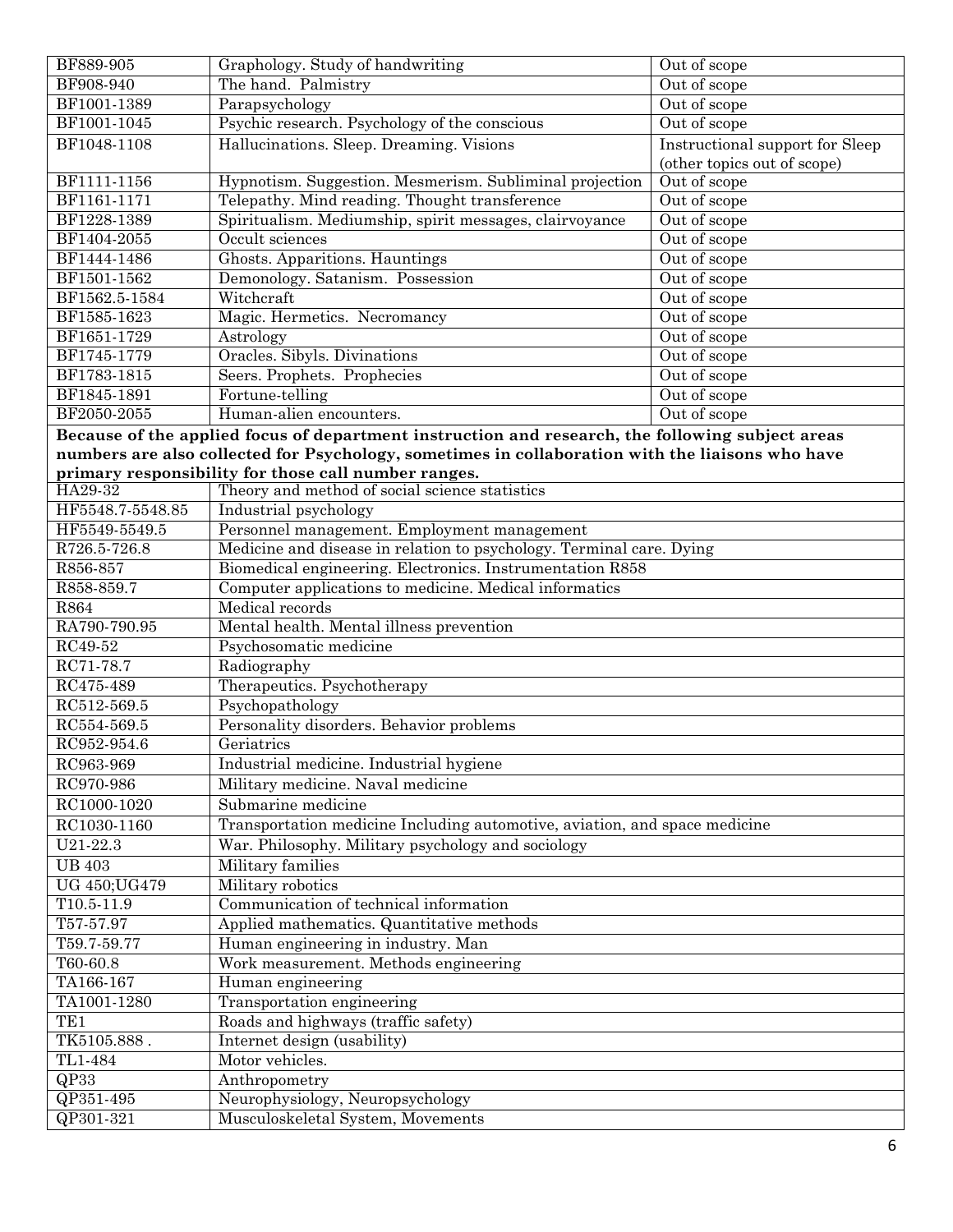# **Access to Information Not Owned by Clemson**

### **Interlibrary Loan/PASCAL**

The primary access points for books and journals not owned or accessible by the Libraries will be PASCAL and Interlibrary Loan. This service is free to Clemson University students, faculty, and staff. This service is not available to the general public.

### **Commercial Document Suppliers**

Document delivery via commercial document suppliers (such as Ingenta) will be offered free of charge to Clemson University students, faculty, or staff. This service is not available to the general public.

### **Selection Tools**

### **Faculty and Graduate Student Requests**

Faculty and graduate students request specific titles in person, by email, or via forwarded ILL requests

### **Reference and Instruction**

Answering individual request for research assistance and learning about current research topics during instruction sessions provide feedback about collection gaps.

### **Inclusion in PsycINFO**

Books whose chapters are abstracted in PsycINFO may end up in fairly high demand because of their visibility to users.

### **Vendor Database**

Notification lists arrive weekly according to a subject profile in GOBI. Regular searches of a list of significant keywords and call numbers are also run in GOBI for topics most relevant to the Psychology Department's curriculum and research interests.

### **Publishers' Web Pages**

Especially-relevant publishers are checked on a regular basis for new titles: American Psychological Association CRC Press Lawrence Erlbaum (now part of Taylor & Francis) Transportation Research Board Sage

# **Weeding and De-selecting**

### MONOGRAPHS

Weeding directories, almanacs, badly-dated reference material and books that have not circulated in ten years should be the focus of monograph weeding. Care should be taken to keep books of value for history/foundation coursework (i.e., primary sources and biographical/historical material on the history of psychology). Books in poor physical condition that can be found in the Hathi Trust or other stable, Clemson-owned/accessed digital format can be discarded.

Some of this weeded material that is not widely held by other South Carolina libraries can be moved to remote storage to see if it will be requested by users, but most should be being permanently removed from the collection.